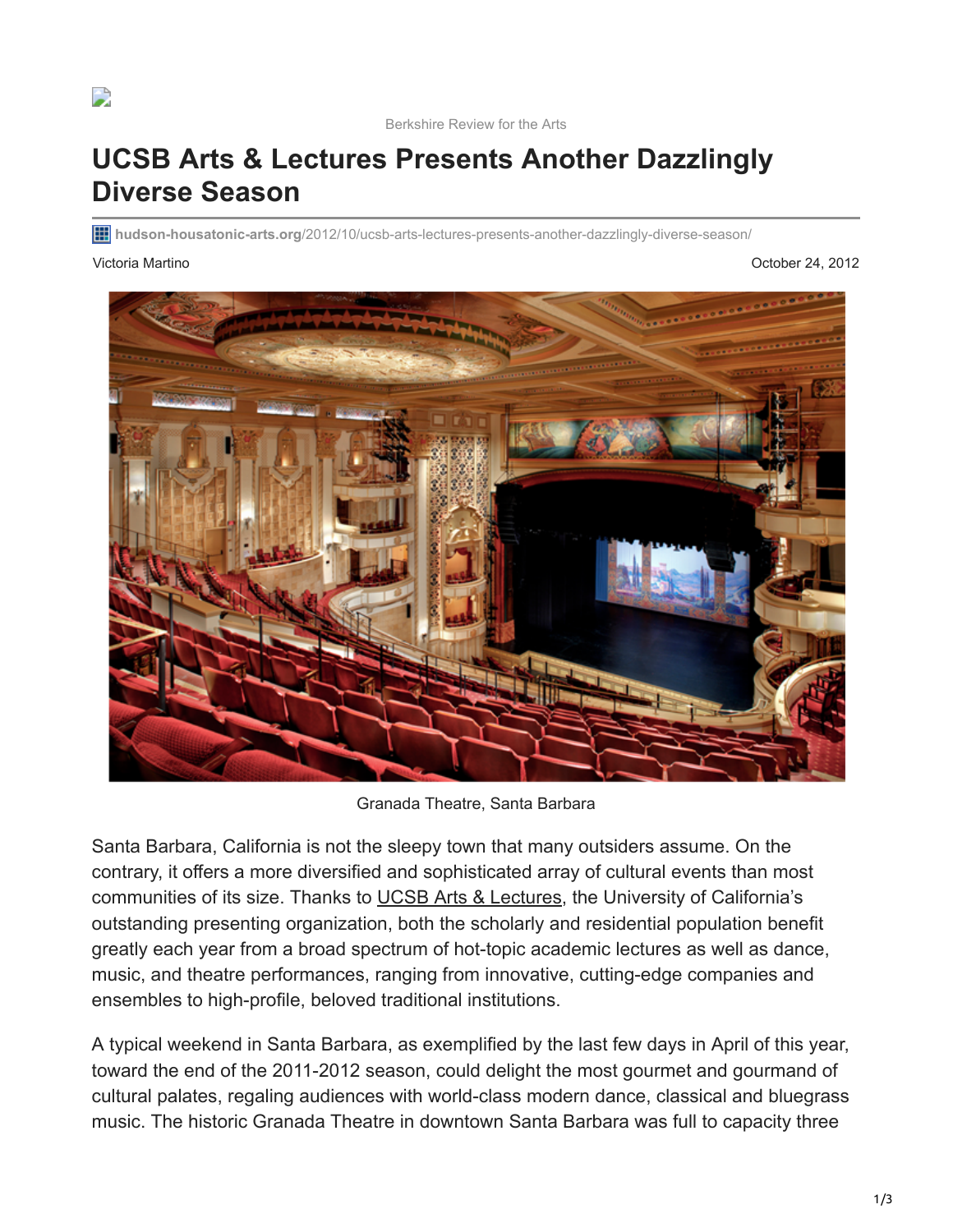nights in a row with enthusiastic sell-out crowds for performances by the Mark Morris Dance Group, the Academy of St. Martin-in-the-Fields under the leadership of violinist Joshua Bell and Steve Martin, accompanied by the Steel Canyon Rangers.

The beauty of experiencing such iconic and legendary artists in this particular setting (beyond the obvious aesthetic allure of the theatre itself) lies in the sense of intimacy that the performers both create and cultivate, basking in the wholehearted appreciation of an educated public lacking the jadedness of its counterparts in other cities. Mark Morris, the incorrigible *enfant terrible* of the modern dance world, seemed totally at home with the audience in a lively and provocative Q&A session following a stimulating evening of repertory classics. The following night, eternal *Wunderkind* Joshua Bell displayed an unusual informality and warmth, particularly after being presented with a lavish bouquet of roses onstage by an attractive young UCSB coed. On the final evening of the weekend, the Renaissance man of popular culture — comedian, actor, writer, composer, and musician Steve Martin — achieved a rapport with his adoring fans that could be better likened to the happy homecoming of a local hero than the glitzy glamour of a celebrity visit. (Indeed, Martin maintains a preferred residence in Santa Barbara, perhaps an acknowledgement in itself of the sophistication of the community.) It was a rare treat to hear a sampling of original compositions by the virtuoso banjo player and singer, backed masterfully by the arguably top young bluegrass band in the country, and punctuated by spontaneous bursts of stand-up comedy.

The upcoming 2012-2013 season promises at least as much excitement and fulfillment, thanks to UCSB Arts & Lectures' staunch commitment to artistic excellence. The first event is none other than a rare solo appearance by the great Elvis Costello, back by popular demand –- yet another testimony to the privileged intimacy of Santa Barbara performances. Shortly thereafter, the "poet of the piano," Murray Perahia, will give a recital of some of the classical masterpieces for which he is renowned, ranging from Haydn to Chopin. In between, the acclaimed Aspen Santa Fe Ballet will launch the dance series with its much-awaited Santa Barbara debut performance. Other companies to follow include Akram Khan, Shen Wei, Hubbard Street Dance Chicago, and Compagnie Marie Chouinard, leading up to the season's culmination with a return of Alvin Ailey American Dance Theater.

Eclectic tastes will be whetted and titillated by the San Jose Taiko drummers, Laurie Anderson, Shakespeare's Globe Theatre, Jogia Hip Hop Foundation, Cirque Ziva, Knights with Wu Man, Afro-Cuban All Stars, Jazz at Lincoln Center, and Ukelele Orchestra, among many other events.

In the conventional classical sphere, Murray Perahia will be followed by pianist Jeremy Denk and a bevy of violinists, featuring Joshua Bell, Leonidas Kavakos, and Jennifer Koh. The series will be rounded out with appearances by rising trumpet star Alison Balsom with the Scottish Ensemble and the Boston Handel and Haydn Society.